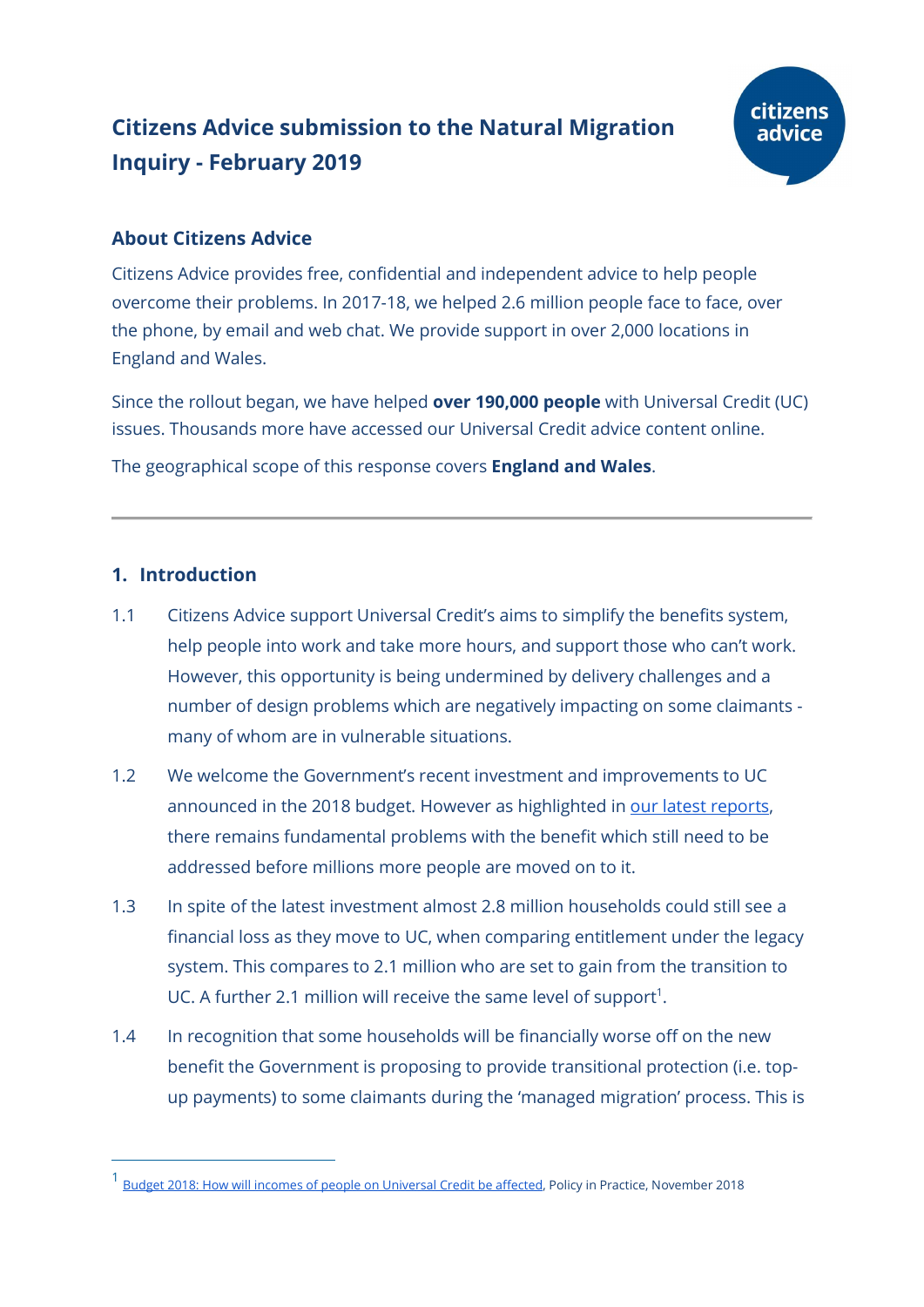welcome and will ensure these families have the security of their level of income during the transition to UC.

- 1.5 We are however concerned about the disparity between claimants who will be transferred on to UC through the managed migration process and people who will 'naturally migrate' before that process begins following a change in their personal circumstances. These claimants will not get any transitional protection.
- 1.6 The delay in the large scale managed migration of existing legacy benefit claimants onto UC, announced by the Secretary of State in January 2019, is very welcome. This should allow testing of the process before the final rules are set. In the interim however, it is estimated around 1.6 million people<sup>2</sup> are due to move on to UC over the next year. This includes new claimants but also many people who have a change of circumstances and as a consequence will 'naturally migrate' to the benefit.
- 1.7 Not only will many of these people miss out on transitional protection, some will also experience the ongoing problems with the benefit. Our most recent report shows how significant numbers of people are having problems managing their money on UC<sup>3</sup>. While changes introduced by the Government since 2017 have started to help people they've only made a dent in the problem rather than fix it. Further changes are urgently needed so that people are paid enough to live on and in a way which reflects their lives and how they budget. Some of the changes to UC, announced by the Government in recent months - such as the new legacy benefit run ons - will not currently be implemented in time to provide support to claimants who will naturally migrate onto UC.
- 1.8 In our response below we set out what we believe needs to be done now to protect those who face the biggest financial losses under UC from migrating onto the benefit naturally, and to ensure all potential UC claimants fully understand what having a change of circumstances over the next 18 months or so could mean to their legacy benefit claim(s).

<sup>2</sup> Amber Rudd, Hansard, Universal Credit: Transition, January 2019

<sup>&</sup>lt;sup>3</sup> 'Managing money on Universal Credit, Citizens Advice, February 2019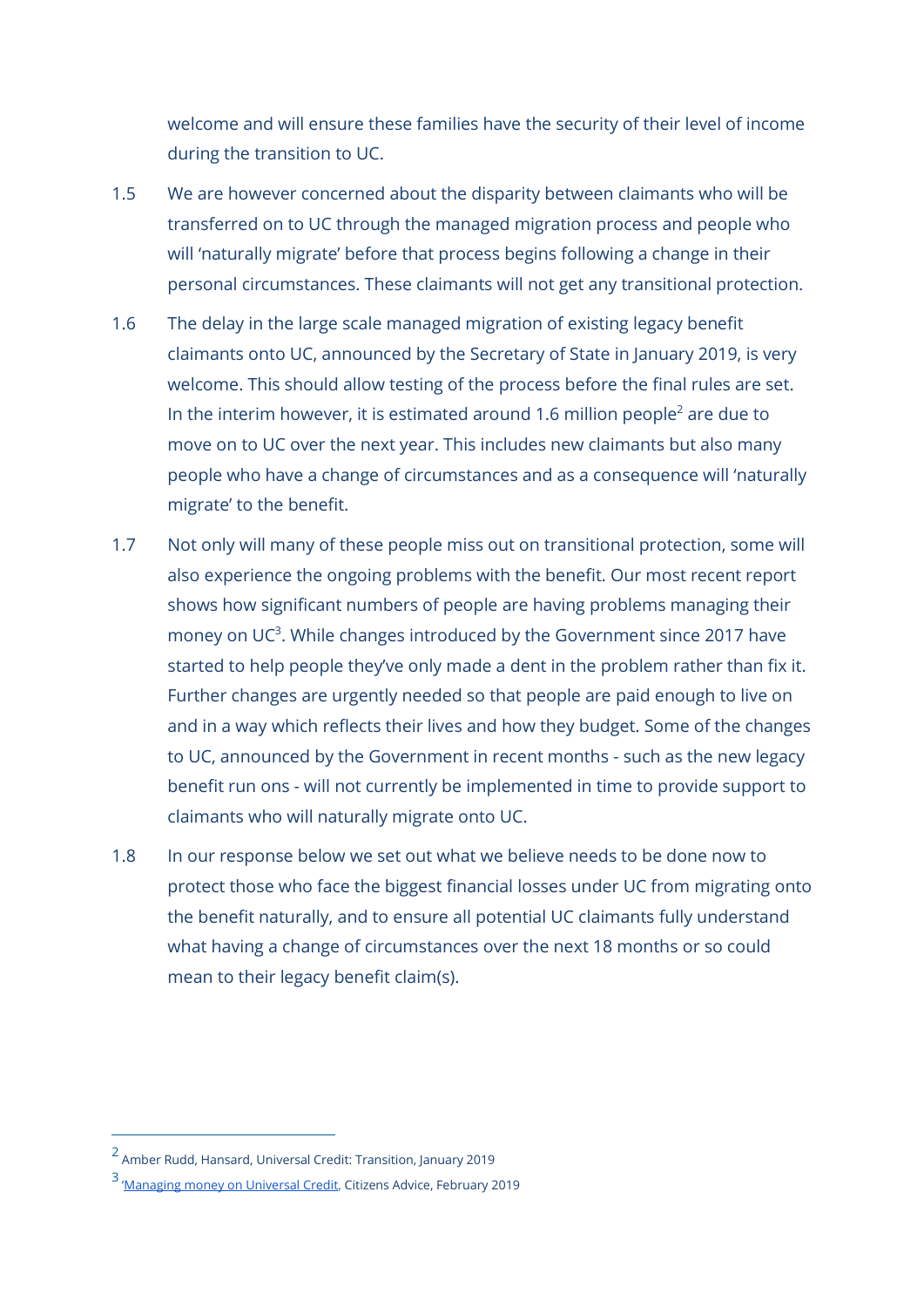# Inquiry questions:

2. Which groups of people stand to lose out most when they transfer to Universal Credit? What should the Government be doing to support those groups?

# 2.1 Ensuring that people going through significant life events don't face a penalty

- 2.1.1 Citizens Advice is concerned that the conditions under which transitional protection is awarded or lost may result in people facing financial penalties at key points in their lives. For example, when they are considering taking a new job or separating from a partner.
- 2.1.2 Most people who face changes in their lives over the coming months which lead to a change in their benefits will naturally migrate to the benefit, meaning they will have to make a new UC claim without transitional protection payments. As the Social Security Advisory Committee noted,<sup>4</sup> families in identical circumstances will face significantly different and long-lasting financial outcomes based on arbitrary factors, such as the timing of when they move house or separate from a partner.
- **2.1.3** Groups who will lose out from the move to UC such as disabled workers and home owner lone parents - may face a financial penalty simply because of the timing of when they move to the new benefit. This could have particularly worrying implications for people trying to escape an abusive relationship. We are concerned that the way transitional protections are awarded and then lost, combined with people's concerns about being worse off from a change of circumstance, will mean people having to put their lives on hold - or face a financial penalty.

# 2.2 Protecting those who face the biggest losses

-

**2.2.1** Some groups face significant losses of income when they move on to UC from the legacy system. One such group is disabled people and their carers. The process of simplifying the system has meant that much of the additional specific financial support that was available to disabled people in a range of circumstances, to ensure they had enough to live on and maintain independence regardless of their particular circumstance, has been lost.

<sup>&</sup>lt;sup>4</sup> The Draft Universal Credit (Managed Migration) Regulations 2018: Report by the Social Security Advisory Committee, November 2018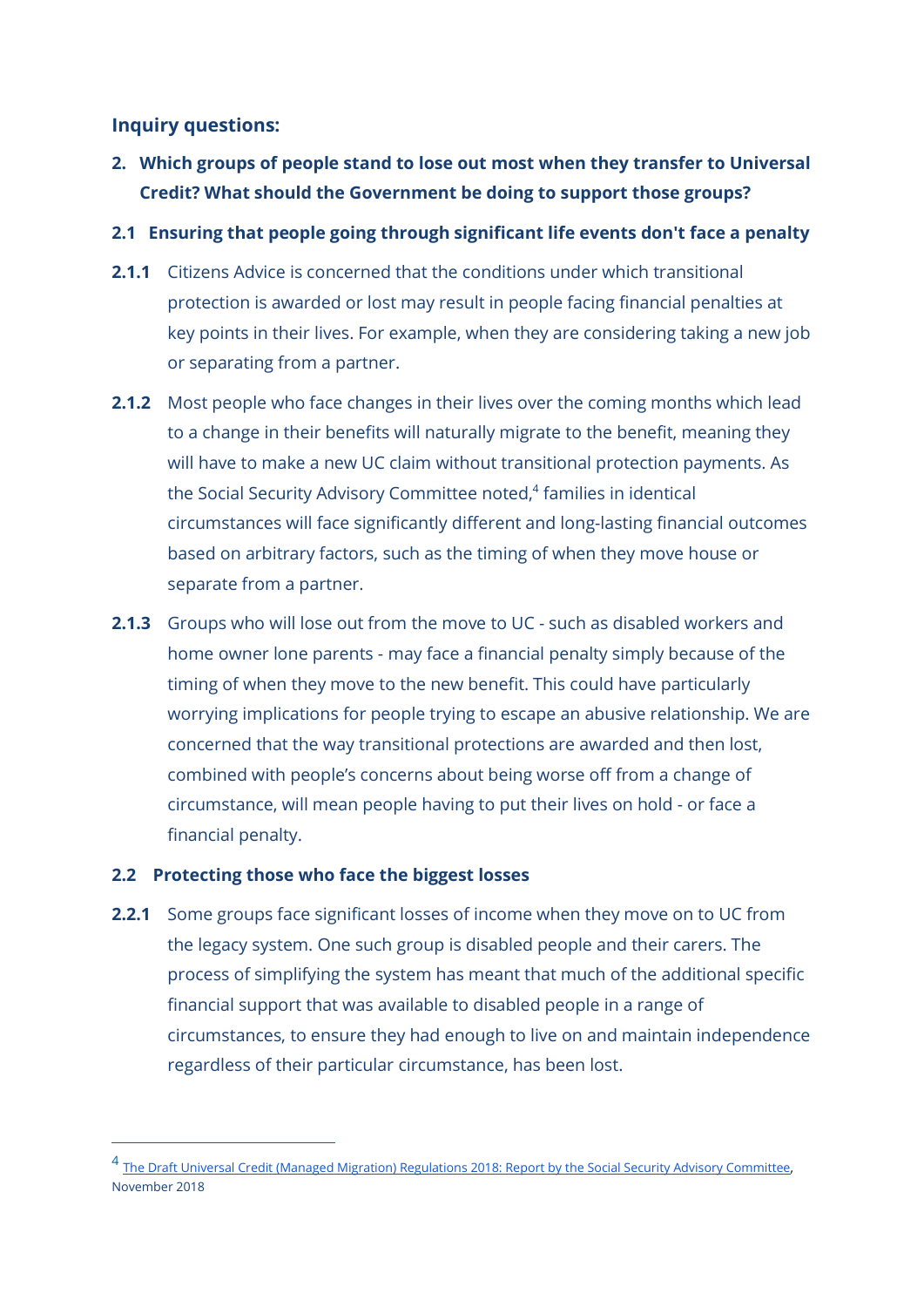- **2.2.2** The Government has rightly recognised the losses experienced by people who currently get a Severe Disability Premium (SDP) as part of their Employment and Support Allowance, Jobseeker's Allowance, Income Support or Housing Benefit claim. Legislation has recently been passed<sup>5</sup> which will prevent existing claimants in receipt of a SDP from naturally migrating to UC. This should help to protect around 500,000 SDP recipients who will now only move over through managed migration once transitional protection is in place<sup>6</sup>. We welcome this as it will provide increased financial security for disabled people who do not live with an adult carer.
- 2.2.3 The Government must swiftly and proactively identify the 4,000+ claimants who have already naturally migrated to UC and were entitled to the SDP. The original regulations stated that these claimants should also be entitled to transitional and backdated payments.
- 2.2.4 This protection however only applies to those who have been claiming legacy benefits. It will not help people who make a new benefit claim to UC or those who newly satisfy the conditions for the SDP. This includes those who have never claimed disability benefits before or those who become single through family breakdown.
- 2.2.5 Citizens Advice has been calling for<sup>7</sup> the DWP to consider **introducing a Self**care Element to UC of at least £156 a month - this sets support at the same level as the Carer's Element in UC - for disabled people who live without an adult carer, and who satisfy the criteria for the Severe Disability Premium.
- **2.2.6** We also believe the Government needs to go much further in protecting other groups. The gateway conditions for SDP recipients will protect many who face large losses if they move to UC without protection. However, there are **many** other disabled people and those with health conditions who face some of the largest losses in UC $8$ .

Our analysis shows that for disabled claimants this can include:

people receiving the Disabled Worker Element in Tax Credits

<sup>5</sup> The Universal Credit (Transitional Provisions) (SDP Gateway) Amendment Regulations 2019 came into force on 16 January 2019.

<sup>6</sup> Universal Credit for single disabled people, Citizens Advice, October 2018

<sup>7</sup> Citizens Advice response to the SSAC consultation on the managed migration regulations, October 2018

<sup>8</sup> Universal Credit for single disabled people, Citizens Advice, October 2018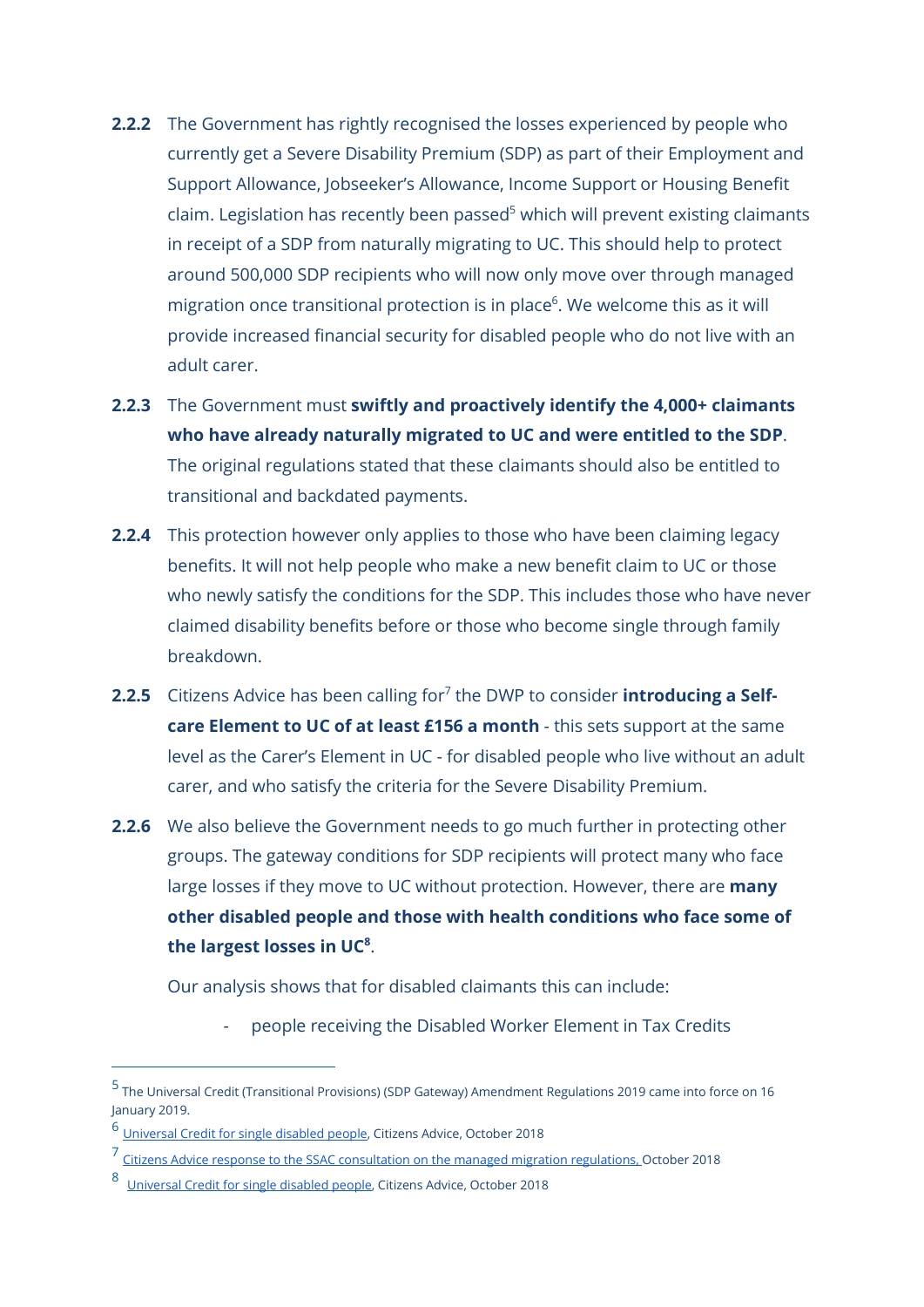- those doing Permitted Work in ESA
- people who get some other disability premium combinations that exclude the SDP<sup>9</sup> , and
- disabled carers.
- 2.2.7 For example, as we have highlighted to the Committee previously<sup>10</sup>, in spite of the welcome increases in the work allowance, announced in the Budget 2018, there are still some disabled people who stand to face substantial losses on UC:
	- Working disabled people who are assessed as fit for work do not get the work allowance and can be over £300 a month worse off on UC compared to somebody getting the Disabled Worker Element that existed in Tax Credits<sup>11</sup>.
	- Permitted Work rules in Employment Support Allowance (ESA) allow disabled people to earn up to £125.50 per week without facing any reductions in benefit (equivalent to £6,526 per year). This is significantly higher than the increased work allowance for this group following the budget (equivalent to £3,430 per year).
	- In addition, disabled carers can be £156 per month worse off. This is due to the fact that the Limited Capability for Work Related Activity Element and the Carer's Element cannot both be paid for the same person in UC. Under the legacy system a Carer's Premium is paid on top of other disability premiums and the Limited Capability for Work components.
- 2.2.8 There are also other groups who will be financially worse off under UC. These include:
	- some parents with a disabled child
	- some homeowners, including lone parents and people with a limited capability for work $12$ , and
	- people who are self-employed.

For example:

 $\overline{a}$ 

- For parents with a disabled child under UC different rates of Disabled Child Element are paid, depending on the care needs of the child. If they qualify for the higher rate they will see little change in the amount of support they receive (approximately £4,600 a year).

<sup>&</sup>lt;sup>9</sup> Such as ESA-WRAG + Enhanced Disability Premium; or JSA + Disability Premium and Enhanced Disability Premium.

<sup>10</sup> Citizens Advice submission in response to the Budget 2018, November 2018

<sup>11</sup> Citizens Advice, UC for single disabled people, October 2018

<sup>12</sup> Back in credit? Universal Credit after Budget 2018, Resolution Foundation, November 2018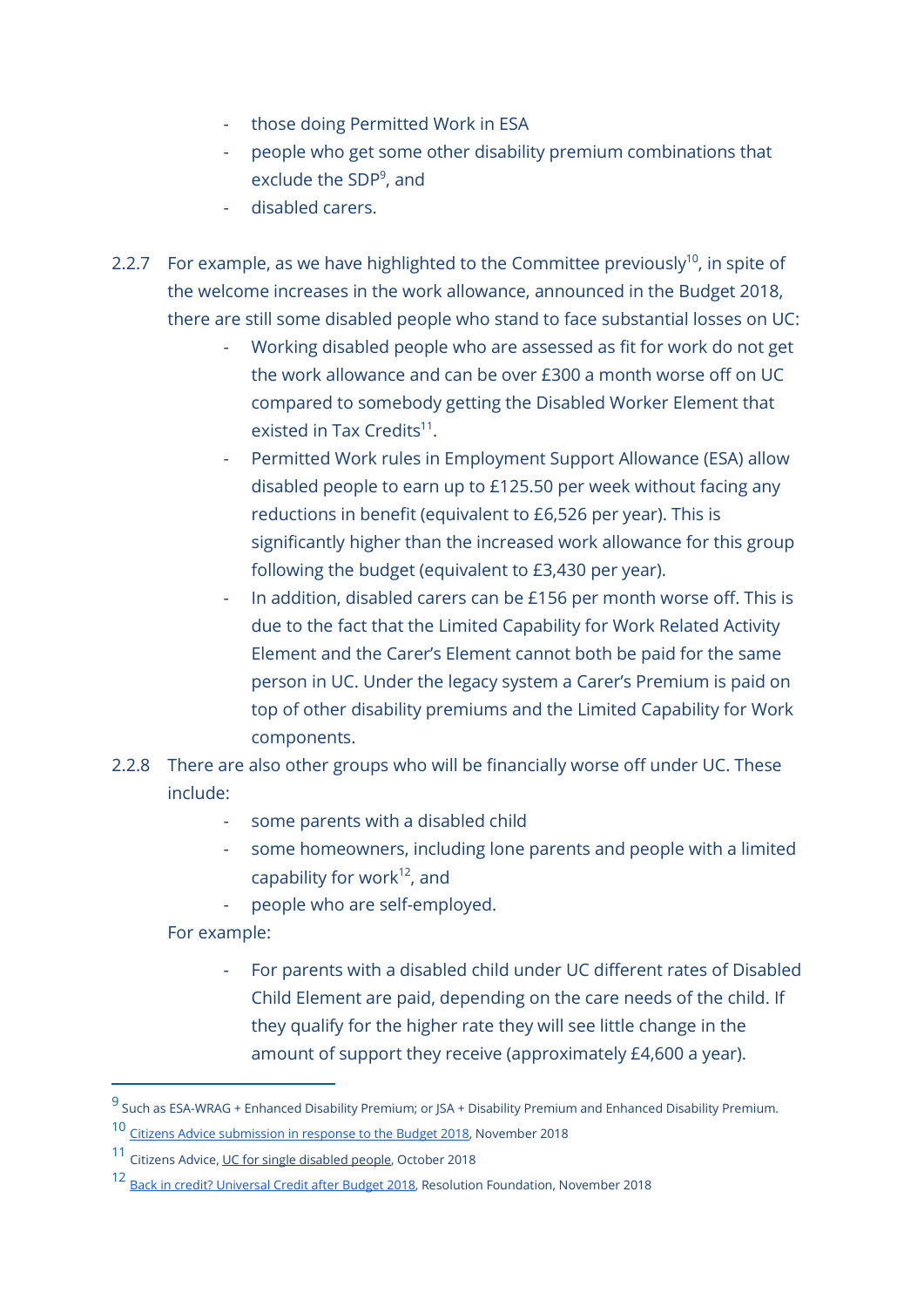However, if their child needs daytime care, with only occasional night time care (our advisers tell us this is usually more typical) they will only qualify for the lower rate. This is £1,513.32 a year compared to £3,275 a year for the disabled child addition in Tax Credits - a loss of £1,762 a year or £147 a month.

- Self-employed households who are subject to the Minimum Income Floor (MIF) are also set to potentially lose even more following the 2018 Budget. Once the MIF is applied, the average self-employed household will see their household income reduce by £50.86 per week compared to legacy benefits<sup>13</sup>. This is because the level at which the MIF is set is determined by the National Living Wage, which is due to increase in April 2019.

#### Client case study (CA-142435444)

 $\overline{a}$ 

Gemma\* is a single parent with a severely disabled child. She was previously in receipt of Income Support and Carer's Allowance. Her child receives the higher rate mobility and the middle rate care component of Disability Living Allowance. Due to a problem Gemma's Income Support stopped for a period of time. As there was a gap in her claim she then had to apply for Universal Credit. Previously she was receiving a combined income of £742 per month from Income Support and Child Tax Credit. Her UC payment is now £597 per month, a reduction in income of £145 a month.

\*client name has been changed to protect anonymity

- 2.2.9 Following the introduction of the SDP gateway as a matter of urgency the DWP should consider introducing similar enhanced gateway conditions for other groups, including those identified above, which face significant losses when comparing entitlement under UC to the legacy system. This will prevent them from naturally migrating without transitional protection.
- 2.2.10 The Government announced in the Budget 2018 that from September 2020 the 12 month 'grace period' before the MIF is applied will be extended to all selfemployed claimants who naturally migrate to UC. Currently this is only available to people who have started their businesses within the previous 12 months. While this development is welcome Citizens Advice has consistently highlighted<sup>14</sup>

<sup>13</sup> Budget 2018: How will incomes of people on Universal Credit be affected, Policy in Practice, November 2018

<sup>&</sup>lt;sup>14</sup> Citizens Advice response to the SSAC consultation on the managed migration regulations, October 2018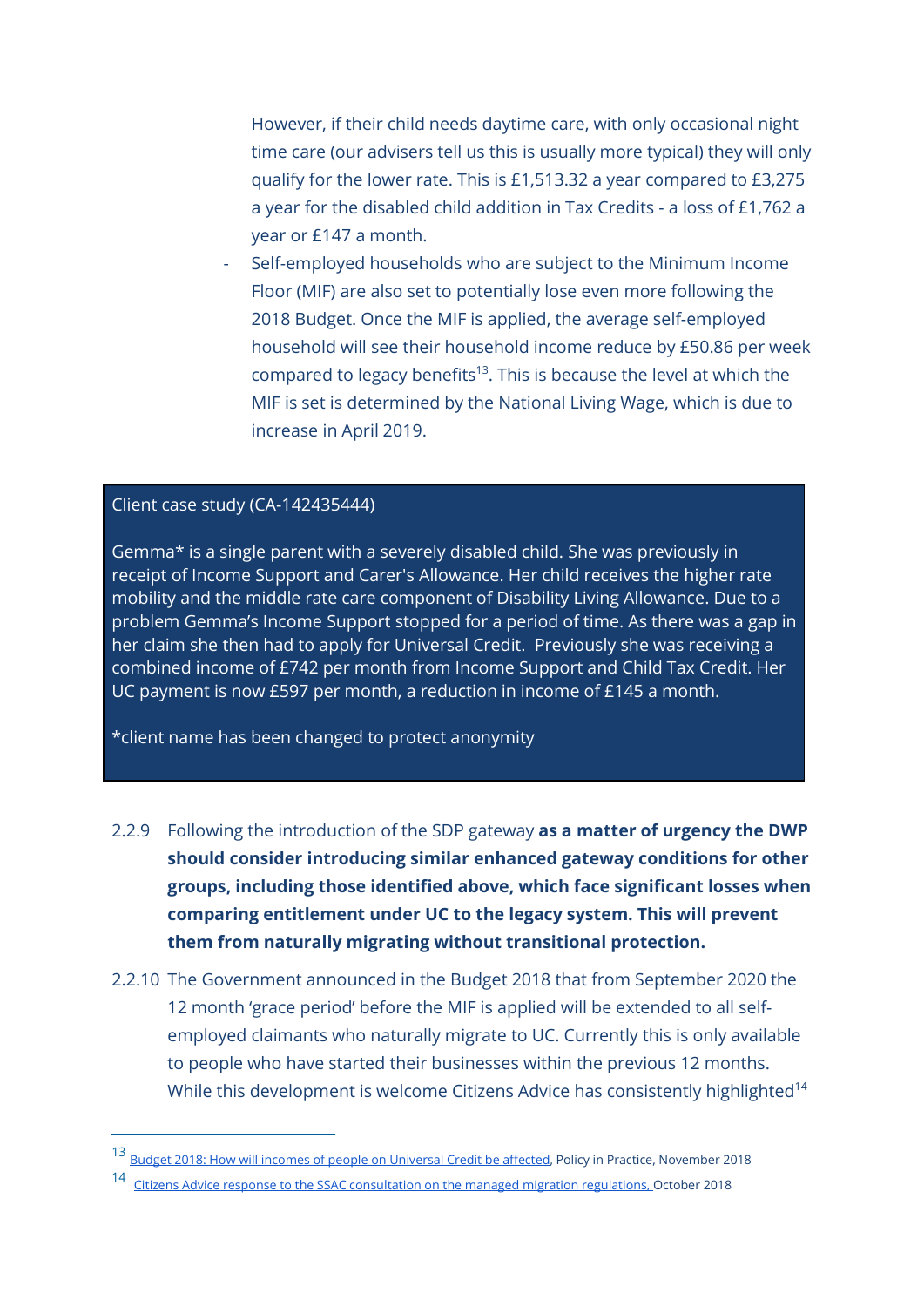that given that we currently know so little about the effects of the MIF it's implementation should be paused until it has been fully evaluated, or at the very least the extension on eligibility for the grace period should be brought forward as soon as possible.

- 3. What does the lack of a comprehensive list of "triggers" that can transfer people to Universal Credit mean in practice for claimants and the groups who support them? Should the Government produce a full list? Are the existing "triggers" for natural migration appropriate? If not, how should they be changed?
- 3.1 Any change of circumstances that means a claimant would have had to make a new claim to one of the six legacy benefits that have been replaced by Universal Credit will now require people to make a claim for UC instead, although there are a few exceptions.
- 3.2 Changes of circumstances which only affect the amount of the legacy benefit(s) the claimant is getting, and which would not have required them to claim a different legacy benefit to get more help, will not usually result in migration onto  $UC<sup>15</sup>$ . These situations will normally only require an adjustment to an ongoing claim and can include when someone:
	- on Working Tax Credit becomes responsible for a child and wants to claim Child Tax Credit
	- on Child Tax Credit who starts to work over 16 hours and becomes entitled to Working Tax Credit
	- on Housing Benefit moves to a different address within the same local authority and continues to claim Housing Benefit
	- on Income-based ESA separates from their partner, or claims for a new partner.
- 3.3 Developing a comprehensive list of 'triggers' that can transfer people to UC is potentially very difficult. While legislation provides a comprehensive set of criteria which determine the thresholds of eligibility for all benefits, eligibility for any means-tested benefit is further complicated by different rules regarding the calculation of income and capital. For example, whether child maintenance is counted as income, the age profile of the household making the claim, and how

-

<sup>15</sup> DWP, A7/2018 (revised) Universal Credit full service areas: Guidance for local authorities, last updated 1 February  $2019$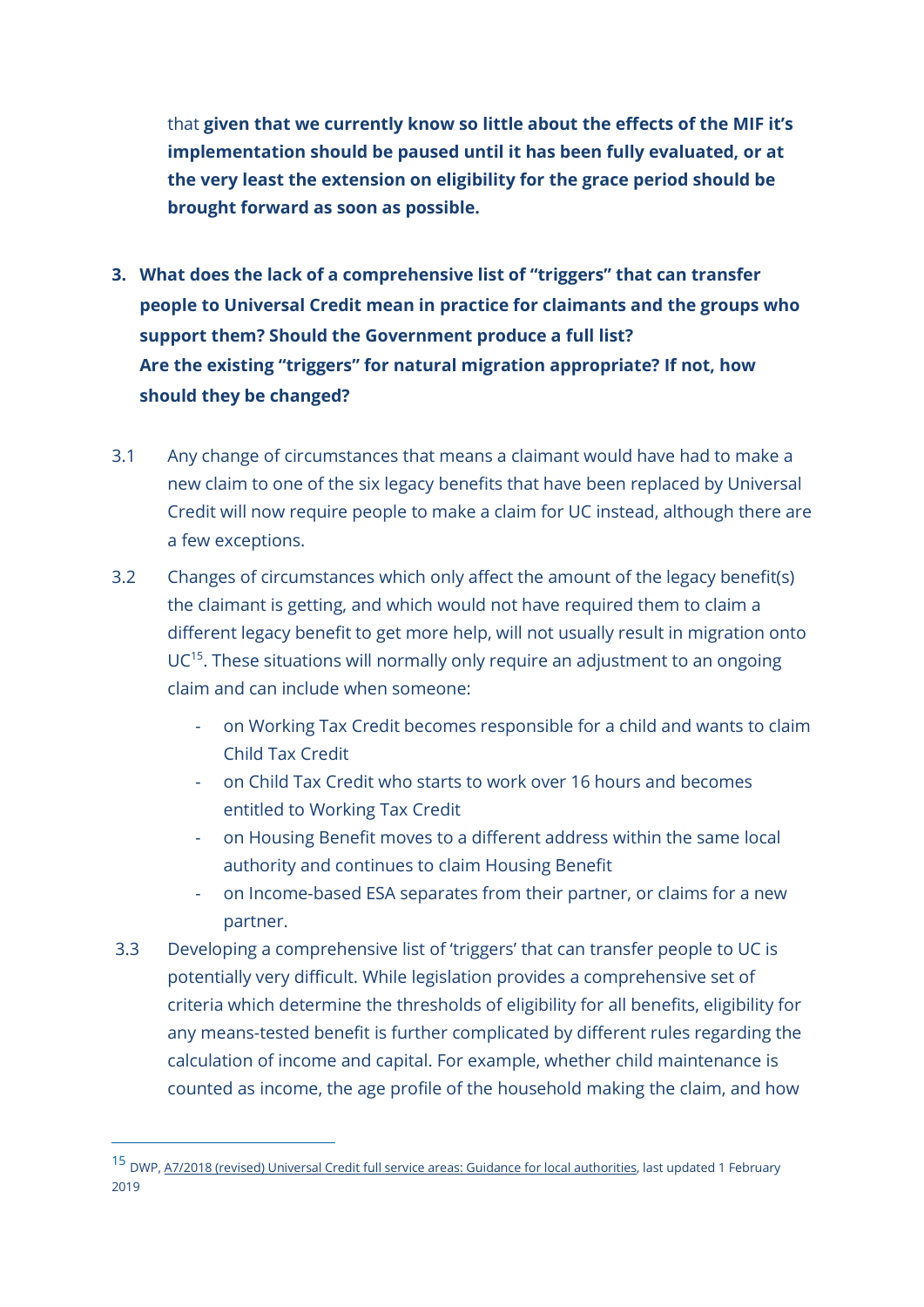many hours the claimants in a household work each week. Many of these rules have changed under UC.

- 3.4 None of this information is readily available in a format the general public can easily understand or make use of. In the majority of cases they will be reliant on the advice and support of others to help them with their claim. Ultimately in many cases it will be up to the person advising the claimant, be that job centre staff or someone working for a support organisation (eg. local authority, housing association or advice provider), to fully discuss the individual's circumstances with them to assess whether they will need to make a UC claim or not.
- 3.5 Due to the complexity of identifying appropriate 'triggers', and the potential financial implications for some legacy benefit claimants of moving on to UC, it is critical that all of those involved - claimants, Jobcentre, Local Authority and HMRC staff and advice/supporting organisations - have a comprehensive understanding of what constitutes a change of circumstances and what moving from legacy benefits to UC means for different claimants. We discuss this further in our response to question 4 below.

# 4. Has the Department for Work and Pensions done enough to help people to understand what changes in their circumstances might cause them to have to transfer to Universal Credit, and what that might mean for them? What more could it do?

4.1 The majority of people who naturally migrate to UC will do so because their eligibility for a particular legacy benefit has ended, or a change in circumstances means they are now entitled to more or less help from the benefits system.

In order to ensure these claimants receive the right advice it is important to initially establish whether:

- the claimant does or doesn't need to make a claim for UC depending on the nature of their change of circumstances
- the claimant can make a claim for UC, including checking if they are currently exempt eg. because they are in receipt of a SDP as part of their legacy benefit claims.

# 4.2 Protecting those who are wrongly advised from losing entitlement

Once someone claims UC, all of their claims for legacy benefits will end. It is therefore critical that legacy benefit claimants receive the correct advice on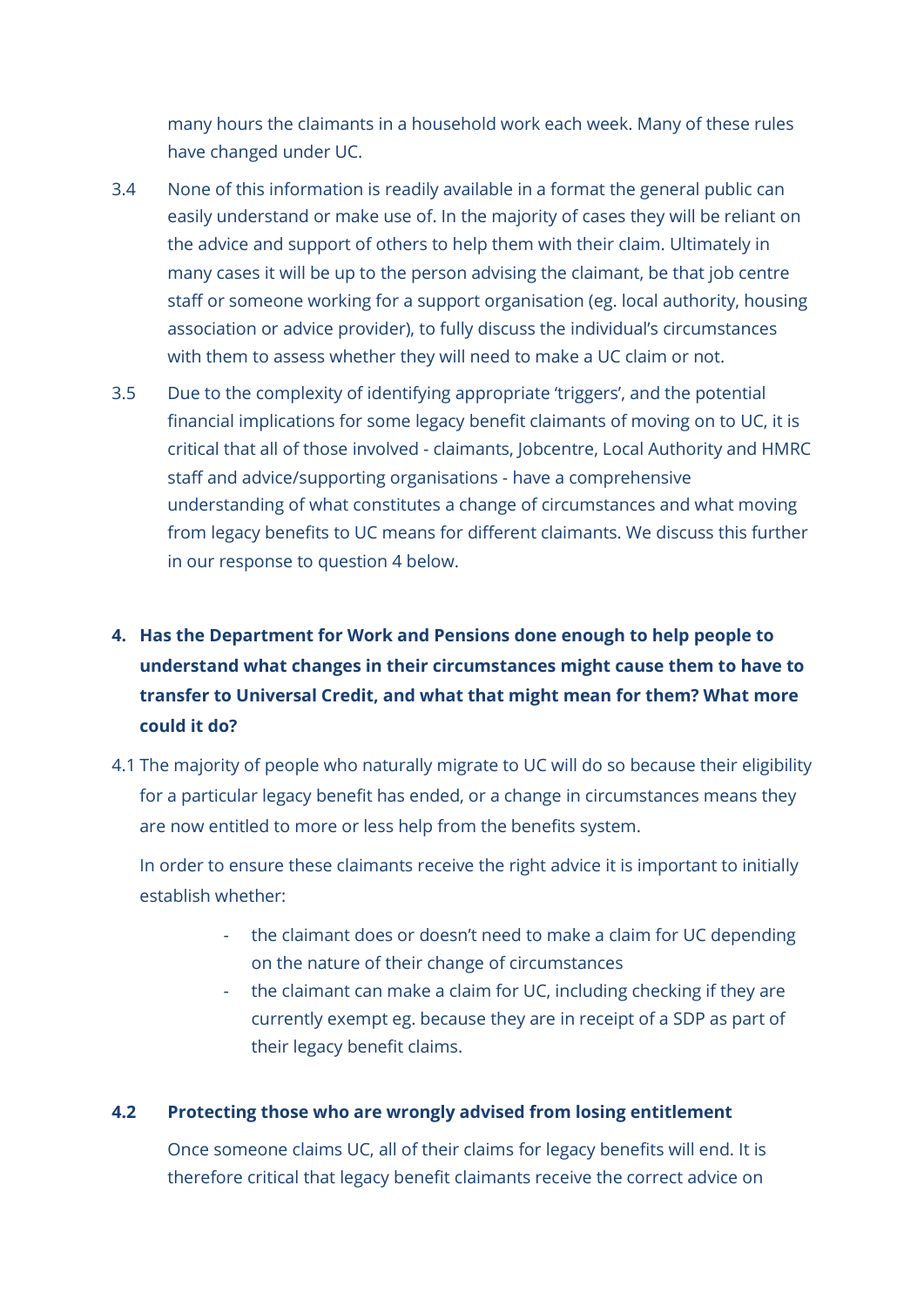whether they will need to make a claim for UC or not. In the majority of cases it will not be possible for them to return to legacy benefits, even if it transpires that the claimant has either been wrongly advised by DWP, HMRC or Housing Benefit departments or wrongly assessed, and should have remained on the legacy system. The latter can have serious financial consequences for claimants who are set to be worse off under UC. Not only will their income be reduced sooner than it needed to be, they will also lose access to any transitional protection. There is currently no clarity on the routes available to rectify this loss of income.

One type of situation that our advisers often raise is cases involving ESA appeals.

#### 4.2.1 ESA appeals

- 4.2.1.1 Local Citizens Advice across England and Wales are seeing a number of cases where people who've had a change of circumstances have been incorrectly advised by job centre staff that they need to claim UC when they should have been able to remain on a legacy benefit. Particular examples include when a claimant on Employment and Support Allowance (ESA) fails their Work Capability Assessment (WCA) and wants to appeal the decision.
- 4.2.1.2 Most claimants should be able to claim ESA during this time, pending the appeal decision, following an initial wait whilst they go through the mandatory reconsideration (MR) process. Our advisers have told us however that some jobcentre staff appear not to have fully explained this option to some claimants. Instead some of our clients are being told they will have to make a claim for UC.
- 4.2.1.3 In cases where the original WCA decision is subsequently overturned claimants are unable to return to ESA - their ESA will only be reinstated up until the time they claimed UC. As a consequence these claimants are not only potentially missing out on any transitional protection during the managed migration process, they will also lose access to additional disability premiums available within the legacy system which aren't available in UC, including entitlement to the SDP.
- 4.2.1.4 Even for those who receive the correct advice, as the MR process can potentially

be quite long, this can leave claimants with a near impossible choice - their need for money in the short term against potentially having a higher level of income in the longer term if their appeal is successful.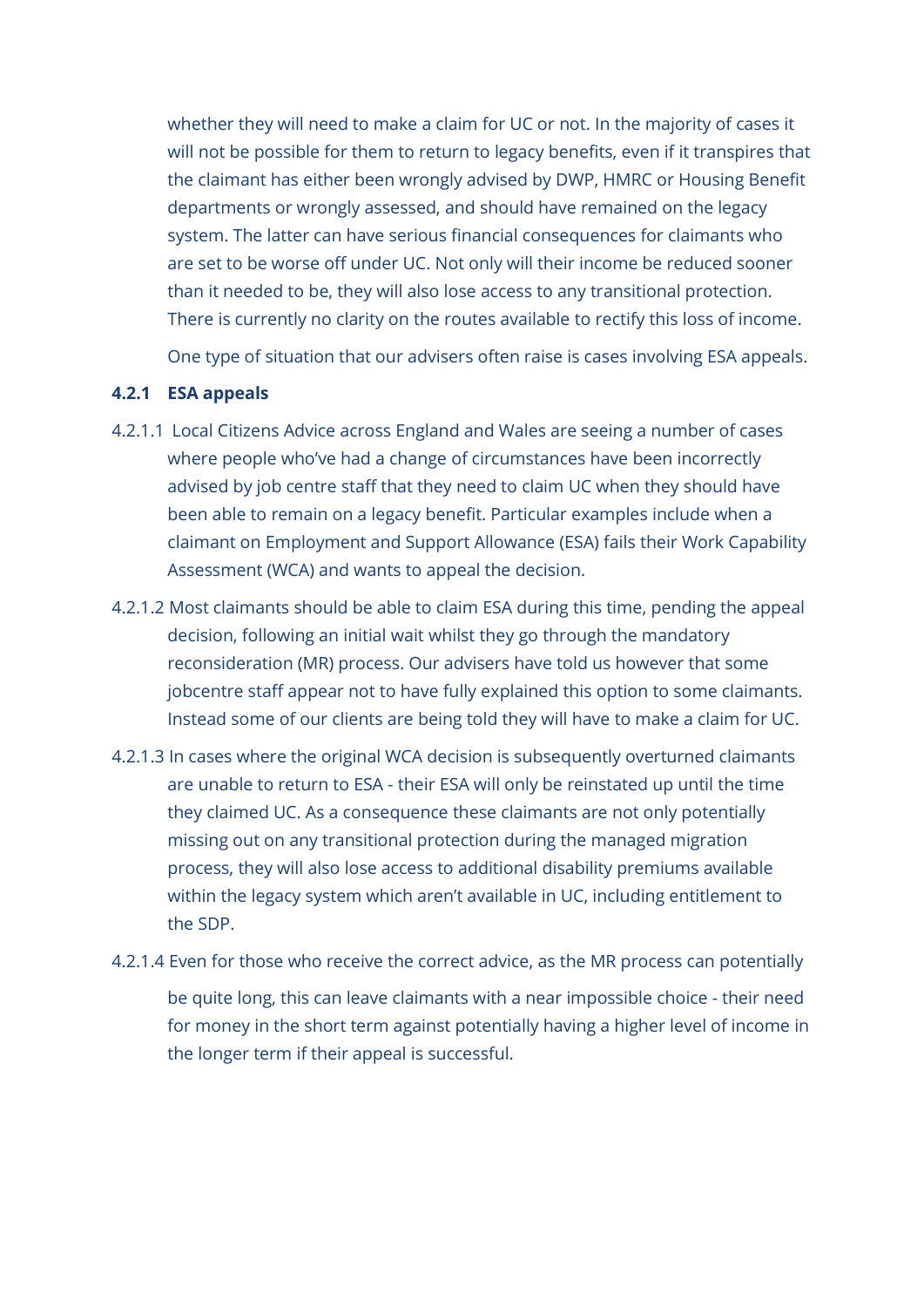## Client case study (CA-137557182)

Lisa\* suffers from fibromyalgia and is in constant pain. She also suffers from anxiety. While challenging a decision on her ESA claim Lisa applied for UC. Following a mandatory reconsideration the original decision on her ESA claim was overturned. In spite of this outcome because she is now on UC Lisa is unable to go back to ESA. As a result she is now £70 a week worse off.

\*client name has been changed to protect anonymity

## Client case study (CA-138254368)

David\* has severe mobility issues and suffers chronic pain. After undergoing an ESA Work Capability Assessment he was awarded 0 points and wanted to challenge this decision. During the Mandatory Reconsideration (MR) process he can no longer claim ESA. While he could claim UC he is aware that he would not be able to return to ESA and would be a lot worse off financially. He estimates he should be able to manage for about a month before he runs out of money and hopes the MR decision will come through before then. If the decision isn't changed he can go back onto ESA, pending an appeal. His local authority has received notification from the DWP that his ESA has stopped and as a result his Housing Benefit (HB) has also stopped. The local authority should be able to continue to pay his HB in this situation but processing times can lead to time delays and HB payments can stop in the interim. If his ESA is reinstated his HB should also be reinstated. However, this is now causing him additional stress and worry that he will lose his property as he cannot afford to pay his rent while he waits for the decision on his ESA claim.

\*client name has been changed to protect anonymity

4.2.1.5 To ensure legacy benefit claimants retain financial security and to prevent them

from potentially experiencing significant losses prematurely following a move to UC, Citizens Advice believes all legacy benefit claimants challenging a decision in relation to their legacy benefit claim should be able to remain on that benefit until the final outcome of that challenge is known, including through the Mandatory Reconsideration stage.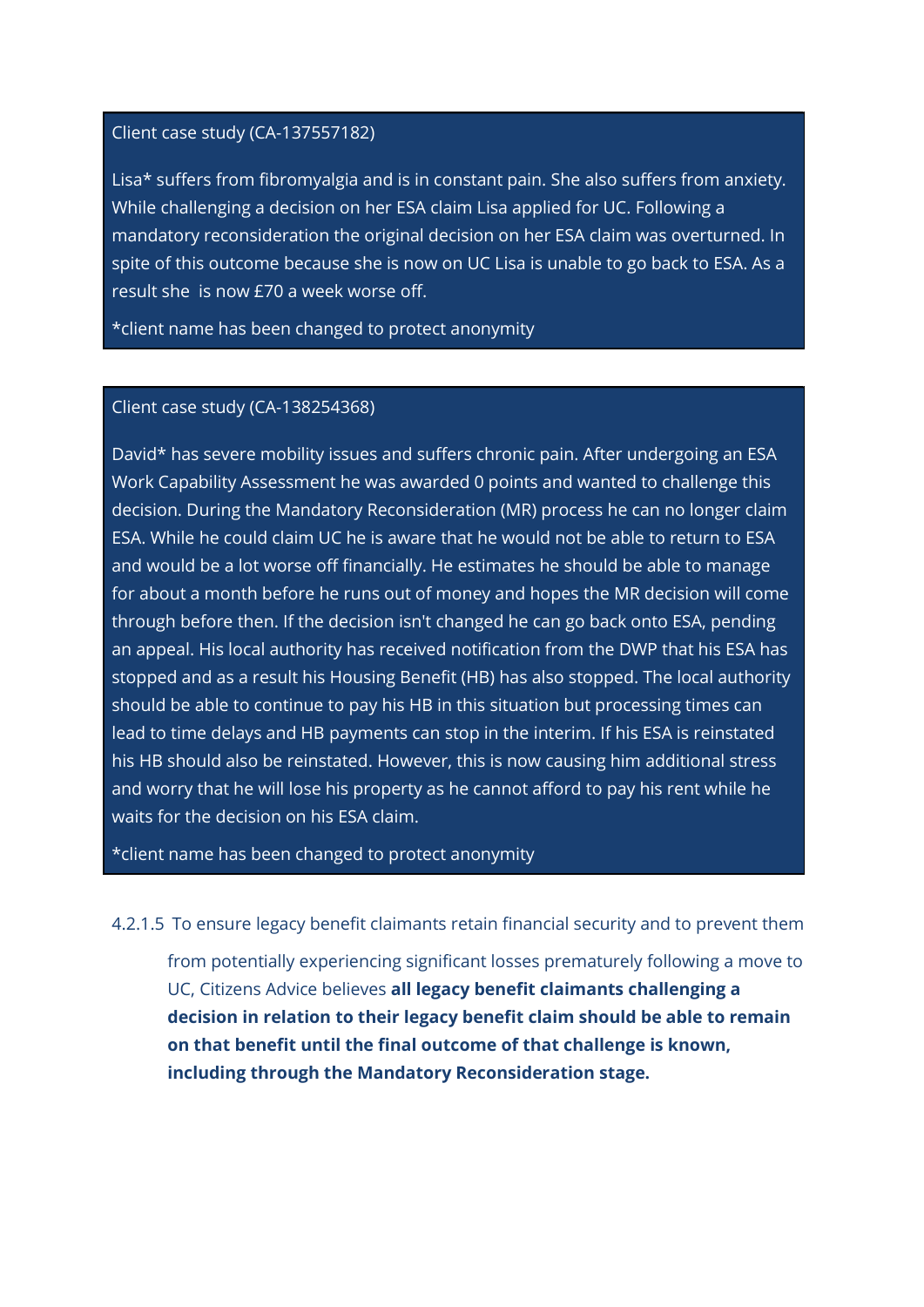#### 4.3 Protecting people from losing entitlement due to poor administration

When someone starts a claim for UC their legacy benefit claim(s) will end, regardless of whether their UC claim is successful. Our advisers are reporting cases where poor administration and errors in the system are resulting in some people losing benefit entitlement altogether when they shouldn't be. Particular examples include cases involving Right to Reside claimants.

#### 4.3.1 Right to Reside

4.3.1.1 EEA nationals living in the UK who want to claim certain means-tested benefits

must normally meet the conditions of the Habitual Residence Test (HRT). The purpose of the test is to show whether people have the right to live in the UK (known as the right to reside) and whether they intend to settle in the UK for the time being (this is known as habitual residence).

#### 4.3.1.2 Local Citizens Advice across England and Wales helped over 2,700 people with

#### issues relating to the HRT and Right to Reside issues within UC during 2018.

A growing number of cases involve existing legacy benefit claimants who have had a change of circumstances and need to apply for UC subsequently failing the Habitual Residence Test (HRT) when it is reapplied. There is often no or limited explanation as to why this is the case. As a claimant needs to meet HRT requirements before a UC payment is made this is leading to people being without income for significant periods of time, exacerbated by the fact that waiting times for a mandatory reconsideration decision can be up to 2 months.

#### Client case study (CA-148729884)

Peter\* is an A8 national. He was previously in receipt of ESA but was required to claim UC after a change in circumstances. He subsequently failed the HRT however it would appear that the decision is incorrect because he has retained worker status, having worked in the UK for 5 continuous years. He rents privately and is now at risk of rent arrears. Citizens Advice helped him with his Mandatory Reconsideration request and he is currently awaiting the outcome.

\*client name has been changed to protect anonymity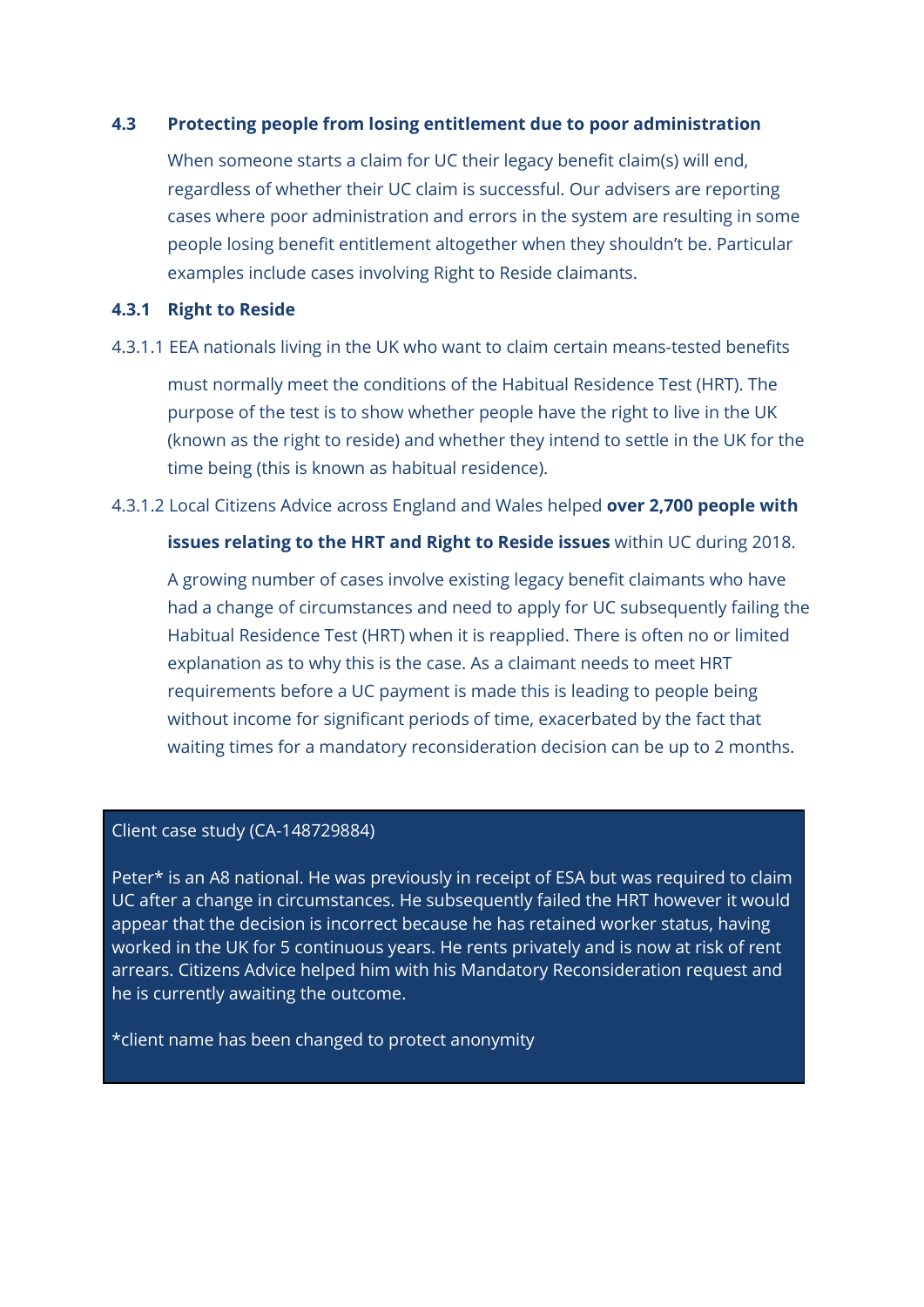#### 4.3.1.3 In order that people don't lose benefit entitlement unnecessarily Citizens Advice

believes DWP should consider reviewing which change of circumstances should trigger a HRT review for UC and which should not. It is also necessary to review the claims process and ensure it captures all relevant information to inform a HRT decision. In addition greater clarity should be provided to claimants on the reasons why they may have failed an HRT and the process for appealing this decision, if they should choose to do so.

#### 4.4 Ensuring decisions around natural migration are right/fully informed

- 4.4.1 If claimants experience a change of circumstances they should receive clear communications about what steps to take and what choices they have available. Work Coaches, UC helpline staff, and workers and advisers in supporting organisations should all be informed about how to support people in this situation.
- 4.4.2 As referred to above, our evidence indicates that currently some claimants are being wrongly advised by helpline/job centre staff on whether they need to make a UC claim or not. This can have serious financial consequences for those affected, resulting in them both missing out on longer term transitional protection and facing immediate reductions in income.
- 4.4.3 We therefore believe that current guidance and training of UC helpline and job centre, Local Authority and HMRC staff needs to be improved to ensure they fully understand what change of circumstances do and don't necessitate the need for a claimant to make a claim for UC.
- 4.4.4 There are also situations where the claimant could have a choice whether to claim UC or stay on legacy benefits. For example, where one person in a couple household is over pension age they may need to choose between claiming Pension Credit or UC.
- 4.4.5 In any of these situations it is important that the claimant fully understands the implications of making the transition to UC, both financially and practically (eg. managing a monthly payment regime, managing their claim online and providing evidence such as childcare costs and self-employed earnings on a monthly basis). In terms of the former it may also be useful for the claimant to have access to a better-off calculation - GOV.uk currently signposts to three independent benefit calculators.